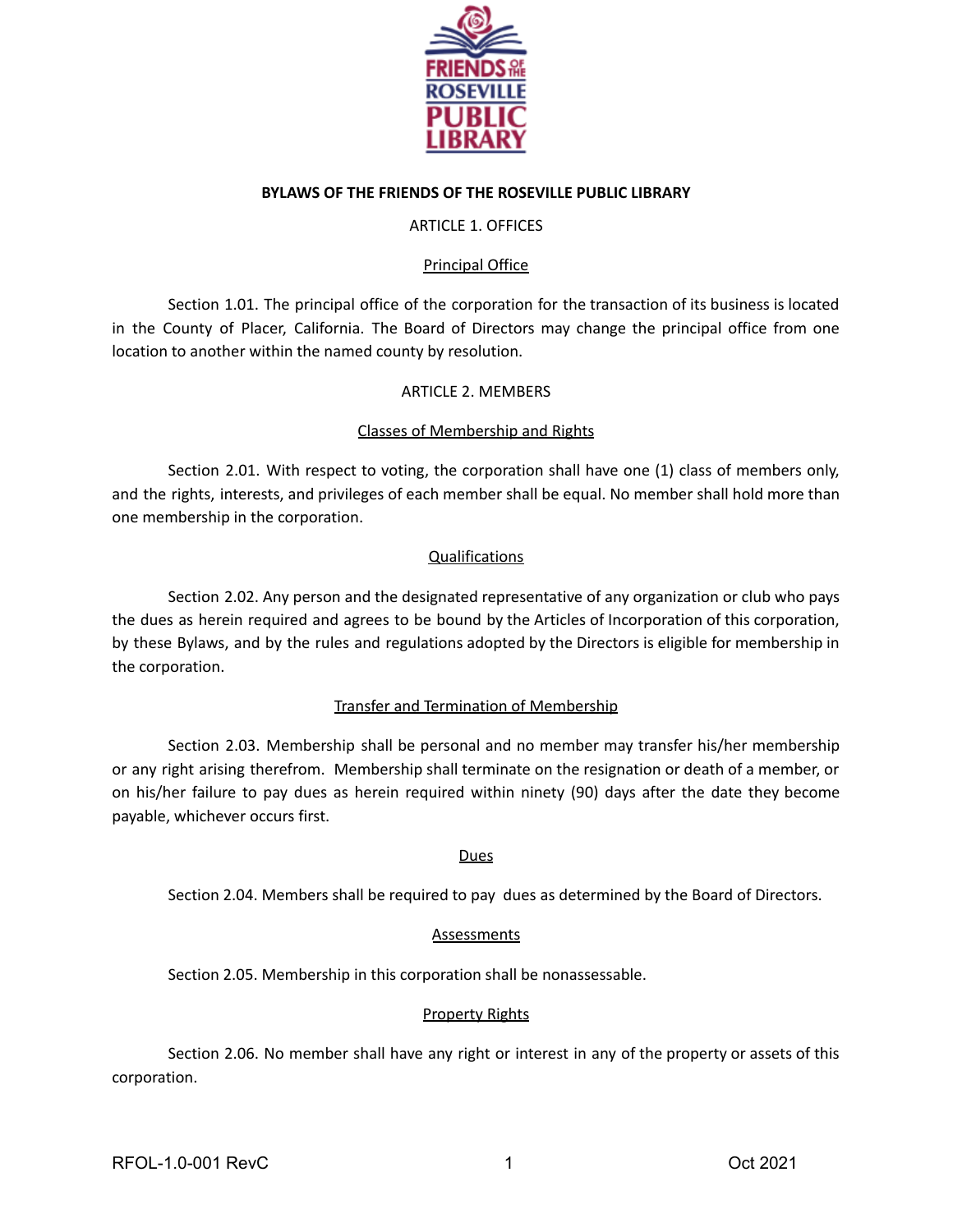

### Nonliability of Members

Section 2.07. No member of this corporation shall be personally liable for the debts, liabilities, or obligations of the corporation.

### ARTICLE 3. MEETINGS OF MEMBERS

### Place

Section 3.01. All meetings of the members shall be held at such place in the County of Placer, or elsewhere, as may be designated by the Board of Directors. At the discretion of the Board of Directors, meetings may be conducted using audio and/or video conference technology provided all members participating in the meeting can hear one another.

### Regular and Annual Meeting

Section 3.02. A regular meeting, held in June or July as determined by the Board of Directors each year, shall be known as the annual meeting. At such annual meetings, the officers shall be elected and reports of the affairs of the corporation shall be considered and any other business may be transacted which is within the powers of the members.

#### Special Meetings

Section 3.03. Special meetings of members for any purpose may be called at any time by a majority of the Board of Directors or by not less than ten (10) percent of the members of the corporation.

## **Notice**

Section 3.04. Notice of all meetings of members shall be given by the Secretary of the corporation at least ten (10) days prior to the date of the meeting.

## Contents of Notice

Section 3.05. Notice of meetings of members shall specify the place, the day, and the hour of the meeting and, in the case of special meetings, the general nature of the business to be transacted.

## Consent of Absentees

Section 3.06. The transactions of any meeting of members, however called and noticed, are as valid as though had at a meeting duly held after regular call and notice, if a quorum, as hereinafter, defined, is present in person and if, either before or after the meeting, each of the persons entitled to vote but not present in person signs a written waiver of notice, or a consent to the holding of the meeting, or an approval of the minutes thereof. All such waivers, consents, or approvals shall be filed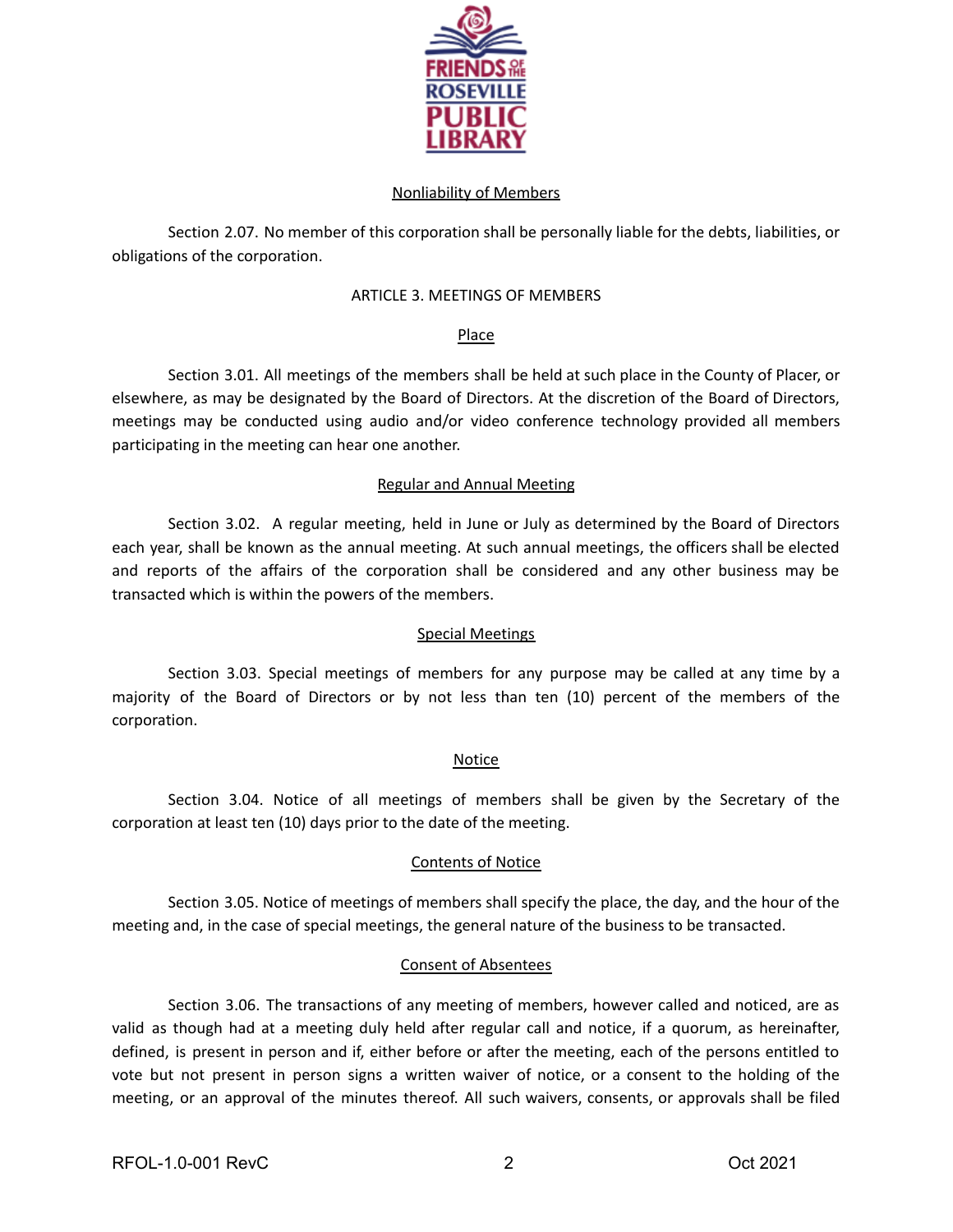

with the corporate records or made a part of the minutes of the meeting.

### Quorum

Section 3.07. A minimum of 1 member in addition to a majority of the Board of Directors shall constitute a quorum at all regular or special meetings for the transaction of business.

### Adjournment for Lack of Quorum

Section 3.08. In the absence of a quorum, any meeting of members may be adjourned from time to time by a vote of a majority of the members present, but no other business shall be transacted.

### Notice of Adjourned Meeting

Section 3.09. When a meeting is adjourned for thirty (30) days or more, notice of the adjourned meeting shall be given as in the case of the original meeting. When a meeting is adjourned for less than thirty (30) days, it is not necessary to give any notice of the time and place of the adjourned meeting or of the business to be transacted thereat other than by announcement at the meeting at which the adjournment is taken.

### Loss of Quorum

Section 3.10. The members present at a duly called or held meeting at which a quorum is present may continue to do business until adjournment notwithstanding the withdrawal of enough members to leave less than a quorum.

## Voting Rights

Section 3.11. The voting rights of each member are equal. Each member shall be entitled to one vote on all matters.

## Conduct of Meetings

Section 3.12. (a) Meetings of members shall be presided over by the President of the corporation or, in the President's absence, by the Vice President or, in the absence of both, by a chairperson chosen by a majority of the members present. The Secretary of the corporation shall act as Secretary of all meetings of members, provided that in the Secretary's absence the presiding officer shall appoint another person to act as Secretary of the meeting.

(b) Meetings shall be guided by Robert's Rules of Order, as such rules may be revised from time to time, insofar as such rules are not inconsistent or in conflict with these Bylaws, with the Articles of Incorporation of this corporation, or with law.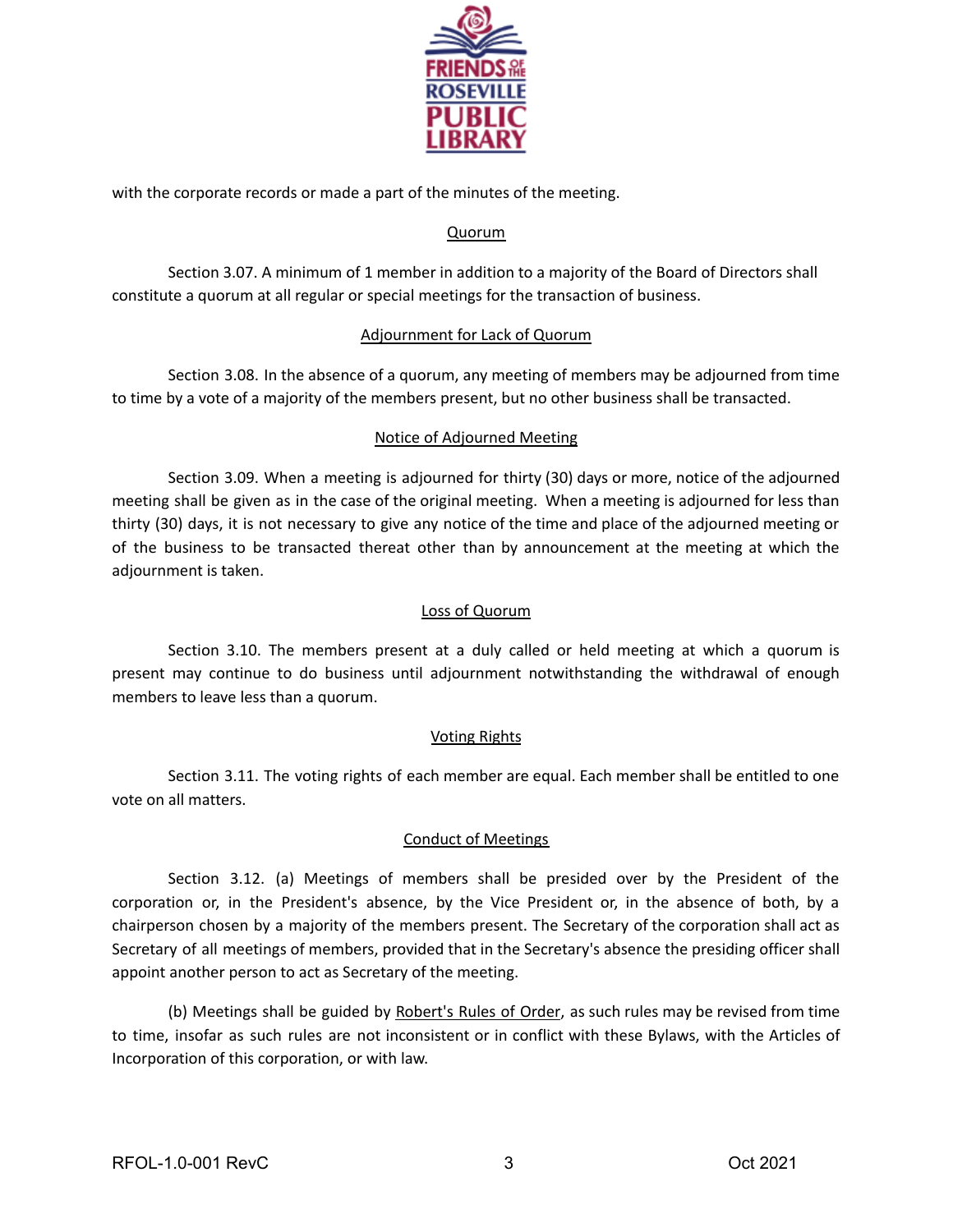

#### Written Consents

Section. 3.13. Any action which under any provision of these Bylaws may be taken at a meeting of members may be taken without a meeting if authorized by a writing signed by a majority of the members and filed with the Secretary.

### ARTICLE 4. DIRECTORS

## **Number**

Section 4.01. The corporation shall have no less than five (5) and no more than fifteen (15) Directors, and collectively they shall be known as the Board of Directors.

## Use of Terms "Directors" and "Board"

Section 4.02. The words "Directors" and "Board," as used in the Articles of Incorporation of this corporation, or in these Bylaws in relation to any power or duty requiring collective action, mean "Board of Directors."

### Election, Terms, Qualifications and Vacancies

Section 4.03. The four officers of the corporation, up to ten (10) members at large as determined by the Board, and, ex- officio, the Librarian of the Roseville Public Library, or designee thereof, shall be the Directors.

Section 4.04. Directors shall serve one (1) year terms and shall serve until the election or selection of their successors. The officers shall be elected for such terms at the annual meeting as provided in Section 5.02.

Section 4.05. No person shall serve as an officer in the same position for more than five (5) consecutive terms unless required by statute, by the Articles of Incorporation of this corporation or by these bylaws.

Section 4.06. Vacancies on the Board shall be filled by the remaining Directors or Director, though less than a quorum, and persons so appointed shall serve the unexpired term.

#### **Powers**

Section 4.07. The Directors shall exercise the powers of the corporation, control its property, and conduct its affairs, except as otherwise provided by law, by the Articles of Incorporation, or by these Bylaws.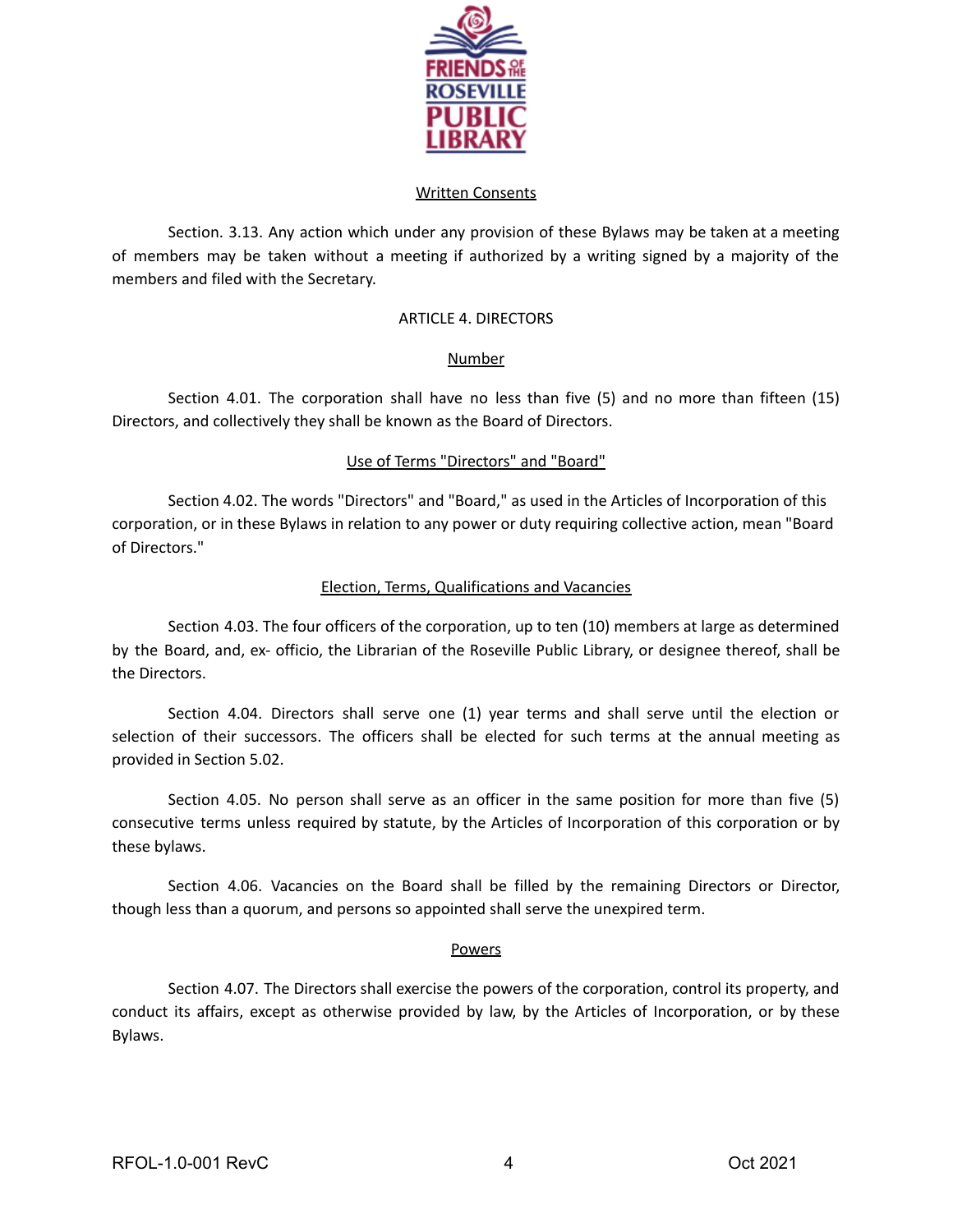

#### **Compensation**

Section 4.08. Directors shall serve without compensation.

### **Place**

Section 4.09. Meetings of the Directors shall be held at such place in the County of Placer, or elsewhere, as may be designated from time to time by the Board of Directors. At the discretion of the Board of Directors, meetings may be conducted using audio and/or video conference technology provided all members participating in the meeting can hear one another.

### Regular Meetings

Section 4.10. Regular meetings of the Board of Directors shall be held at such time and place as shall be prescribed from time to time by the Board.

### Special Meetings

Section 4.11. A special meeting of the Board of Directors shall be held whenever called by the President, or if absent or unable to act, by the Vice President, or by any two (2) Directors.

## **Notice**

Section 4.12. Notice of meetings of Directors shall be given in writing by an officer of the corporation to each Director personally or by mail or e-mail at least five (5) days before the date of the meeting. Notice of the time and place of holding an adjourned meeting of a meeting need not be given to absent Directors if the time and place are fixed at the meeting adjourned.

#### Validation of Meeting Defectively Called or Noticed

Section 4.13. The transactions of any meeting of the Board of Directors, however called and noticed and wherever held, shall be as valid as though had at a meeting duly held after proper call and notice, provided a quorum, as hereinafter defined, is present and provided that either before or after the meeting each of the Directors not present signs a waiver of notice, a consent to holding the meeting, or an approval of the minutes thereof. All such waivers, consents, or approvals shall be filed with the corporate records or made a part of the minutes of the meeting.

# Action by unanimous Written Consent Without Meeting

Section 4.14. Any action required or permitted to be taken by the Board of Directors under any provision of law may be taken without a meeting, if all members of the Board shall individually or collectively consent in writing to such action. Such written consent or consents shall be filed with the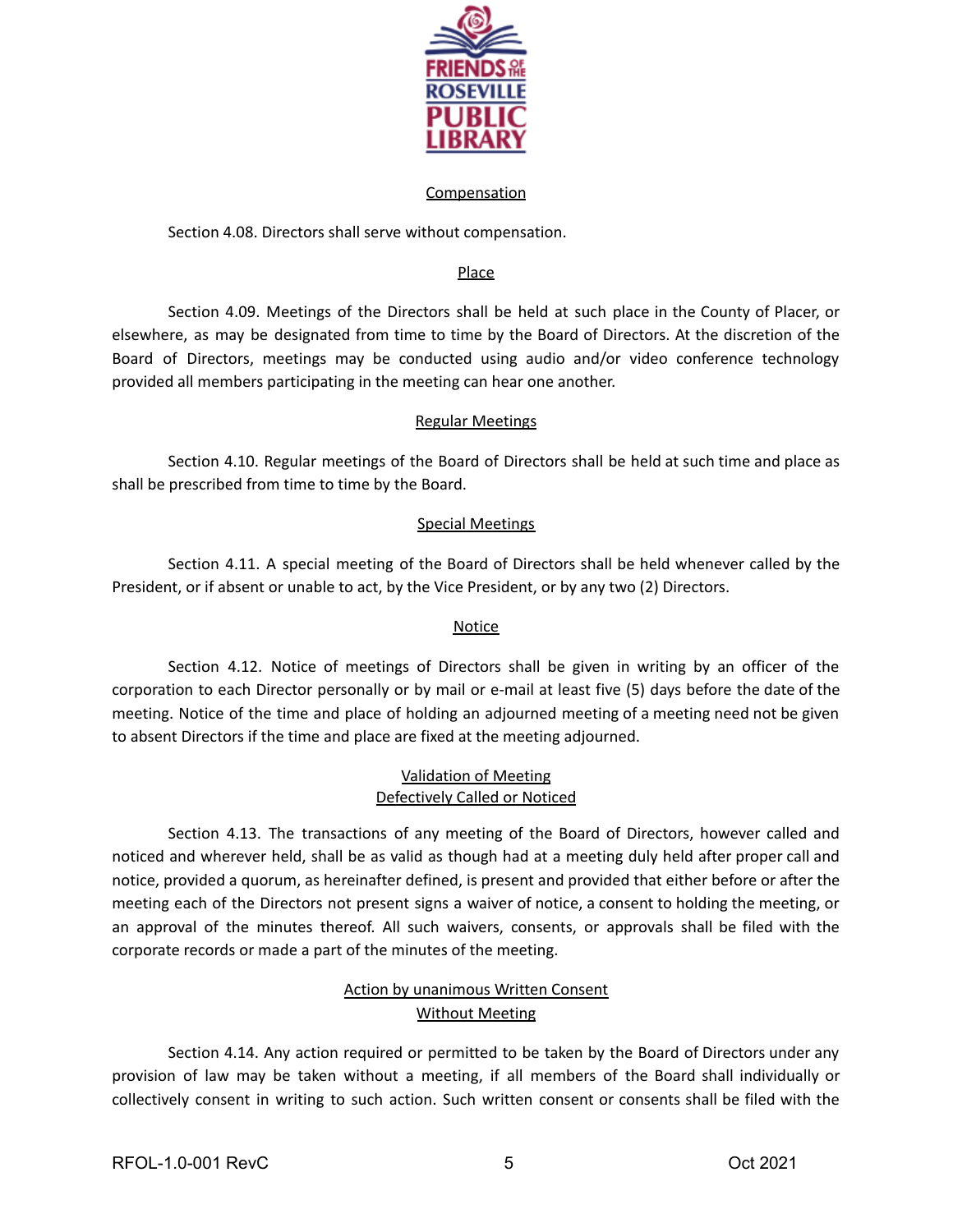

minutes of the proceedings of the Board. Such action by written consent shall have the same force and effect as the unanimous vote of such Directors. Any certificate or other document filed under any provision of law which relates to action so taken shall state that the action was taken by unanimous written consent of the Board of Directors without a meeting and that the Bylaws of this corporation authorize the Directors to so act, and such statement shall be prima facie evidence of such authority.

## Quorum

Section 4.15. A quorum shall consist of a majority of sitting Directors and, unless a greater number is expressly required by statute, by the Articles of Incorporation of this corporation, or by these Bylaws, every act or decision done or made by a majority of the Directors present at a meeting duly held at which a quorum is present shall be the act of the Board of Directors.

## Conduct of Meetings

Section 4.16. The President, or in the President's absence the Vice President, or in the absence of both a Chairperson chosen by a majority of the Directors present, shall preside at all meetings of the Board of Directors, and such meetings shall be guided by Robert's Rules of Order, as such rules may be revised from time to time, insofar as such rules are not inconsistent or in conflict with these Bylaws, with the Articles of Incorporation of this corporation, or with law.

## **Resignation**

Section 4.17. Any Director of this corporation may resign at any time by giving written notice to the President or to the Board of Directors. Such resignation shall take effect at the time specified therein and, unless otherwise specified therein, the acceptance of such resignation shall not be necessary to make it effective. Vacancies created due to resignation(s) shall be filled as provided in Section 4.06 of these Bylaws.

## Nonliability of Directors

Section 4.18. The Directors shall not be personally liable for the debts, liabilities, or other obligations of the corporation.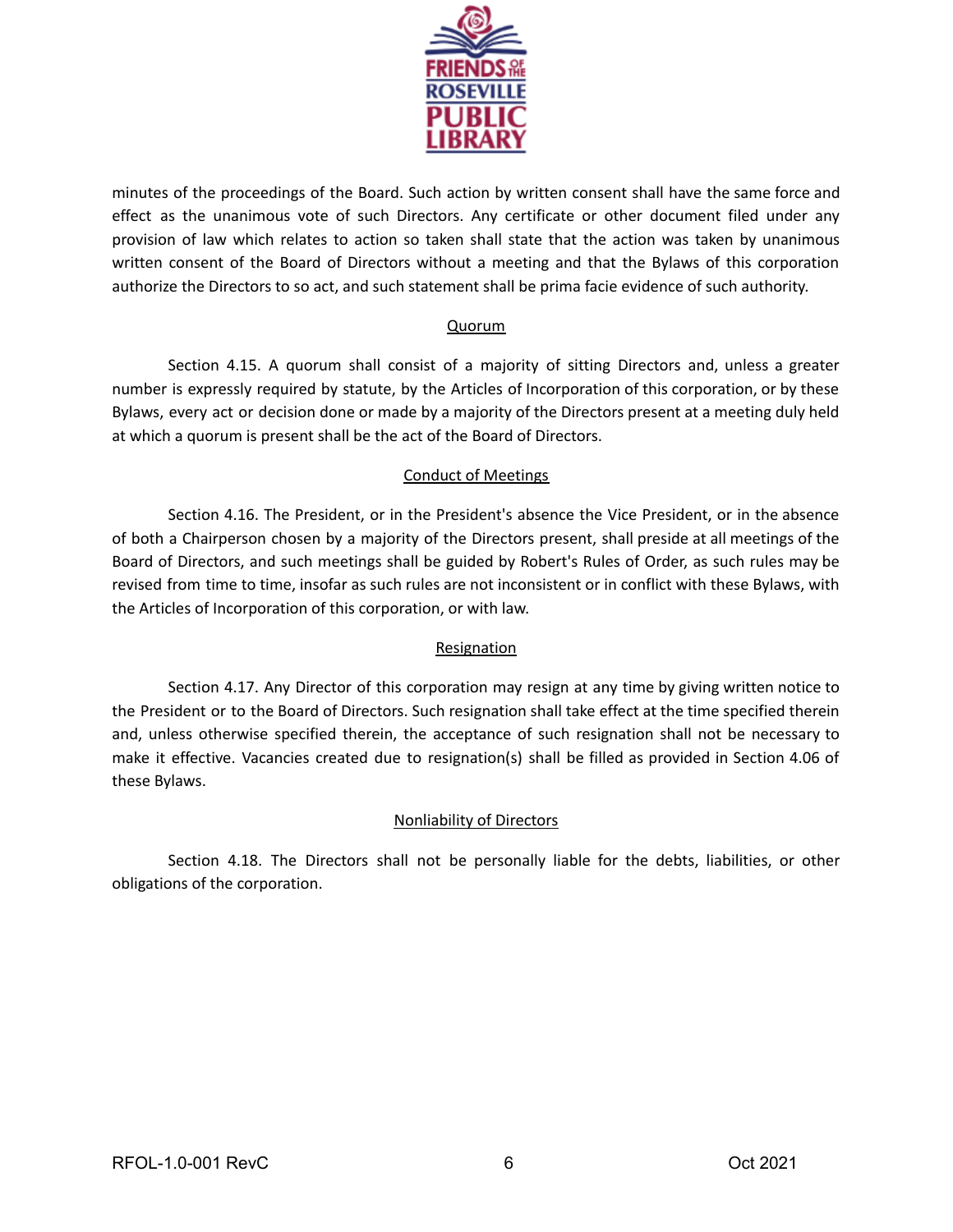

## Indemnity by Corporation for Litigation Expenses of Officer, Director, or Employee

Section 4.19. Should any Director, officer, or employee of this corporation be sued, either alone or with others, because he or she is or was a Director, officer, or employee of the corporation, in any proceeding arising out of his or her alleged misfeasance or nonfeasance in the performance of his or her duties or out of any alleged wrongful act against the corporation or by the corporation, indemnity for his or her reasonable expenses, including attorney's fees incurred in the defense of the proceeding, may be assessed against the corporation, its receiver, or its trustee, by the court in the same or a separate proceeding if (1) the person sued is successful in whole or in part, or the proceeding against him or her is settled with the approval of the court; and (2) the court finds that his or her conduct fairly and equitably merits such indemnity. The amount of such indemnity shall be so much of the expenses, including attorney's fees, incurred in the defense of the proceeding, as the court determines and finds to be reasonable.

Section 4.20. The Board shall maintain Director and Officers Insurance at amounts deemed appropriate by the Board.

### ARTICLE 5. OFFICERS

#### Number and Titles

Section 5.01. The officers of the corporation shall be a President, a Vice President, a Secretary, and a Treasurer. One person may hold two or more offices, except those of President and Secretary.

## Qualification, Election, Term of Office and Vacancies

Section 5.02. Officers of the corporation shall be elected by a majority vote the members present at the annual meeting provided for in Section 3.02. All officers shall be elected from among the members. Officers shall serve for one-year terms or until their successors are elected, their resignations, or their removal at the pleasure of the members. No person shall serve as an officer more than five consecutive years. Vacancies shall be filled by the Board, except that if the presidency becomes vacant, the Vice President shall succeed to that office.

## Duties of President

Section 5.03. The President shall preside at all meetings of the Board of Directors and the members, appoint all committees and committee chairpersons and perform all duties incident to this office and such other duties as provided in these Bylaws or as may be prescribed from time to time by the Board of Directors.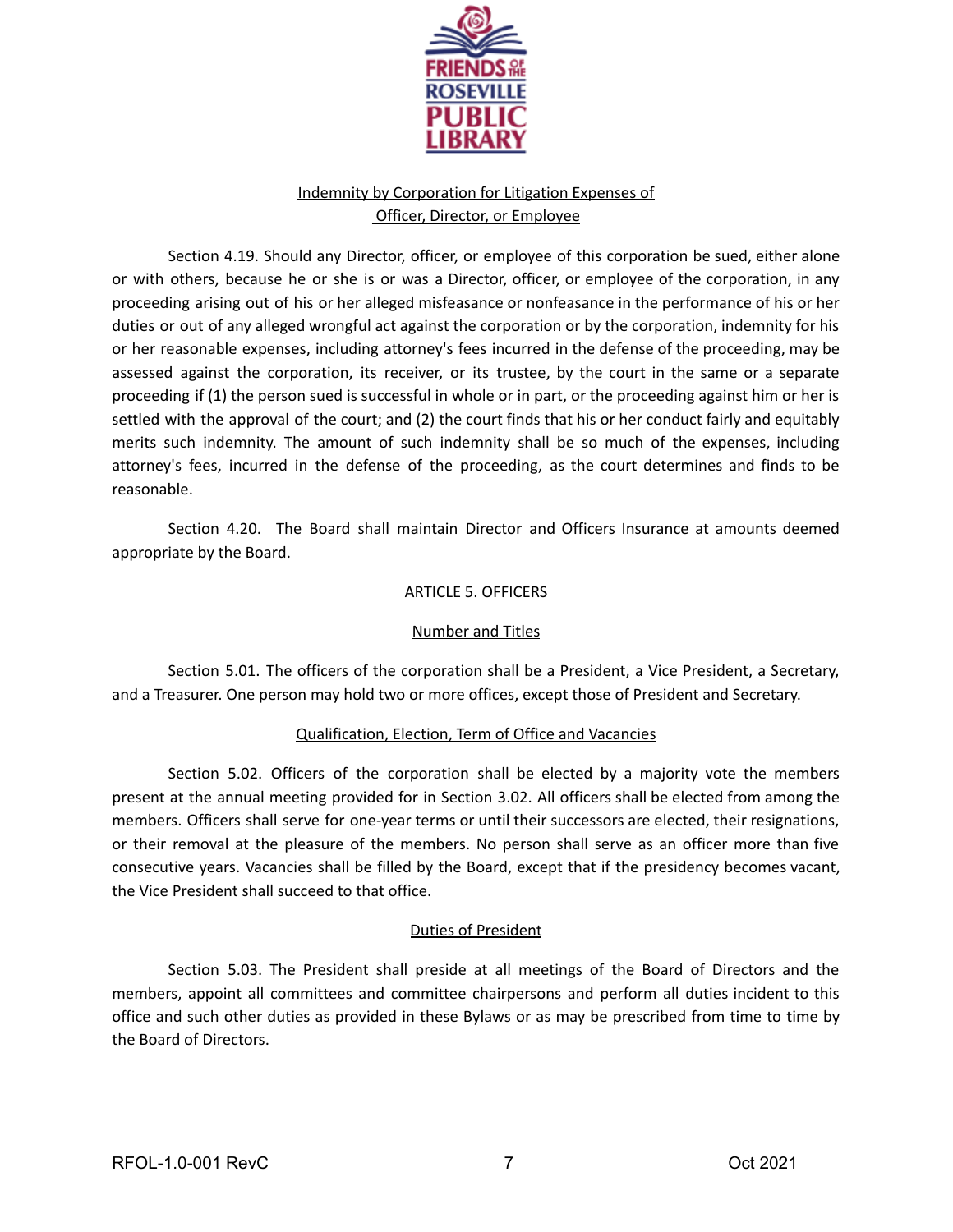

#### Duties of Vice President

Section 5.04. The Vice President shall perform all duties, and exercise all powers, of the President when the President is absent or is otherwise unable to act. The Vice President shall perform such other duties as may be prescribed from time to time by the Board of Directors.

## Duties of Secretary

Section 5.05. The Secretary shall keep minutes of all meetings of members and of the Directors, shall be the custodian of the corporate records, shall give all notices as are required by law or by these Bylaws, and, generally, shall perform all duties incident to the office of Secretary and such other duties as may be required by law, by the Articles of Incorporation, or by these Bylaws, or which may be assigned to him or her from time to time by the Board of Directors.

## Duties of Treasurer

Section 5.06. The Treasurer shall have charge and custody of all funds of the corporation, shall deposit such funds as required by the Board of Directors, shall keep and maintain adequate and correct accounts of the corporation's properties and business transactions, shall render reports and accountings to the Directors and to the members as required by the Board of Directors or members, and shall in general perform all duties incident to the office of Treasurer and such other duties as may be required by law, by the Articles of Incorporation, or by these Bylaws, or which may be assigned to him or her from time to time by the Board of Directors.

## **Compensation**

Section 5.07. Officers of the corporation shall serve without compensation.

## ARTICLE 6. COMMITTEES

## Standing Committees

Section 6.01. The Board of Directors, by resolution, may form committees, from time to time designate Ad Hoc or advisory Committees for specific purposes. The resolution designating the committee shall provide for the appointment of its chairperson, state its purposes, and provide for its termination.

Section 6.02. The number of members and the duties of the committees shall be as specified by the President.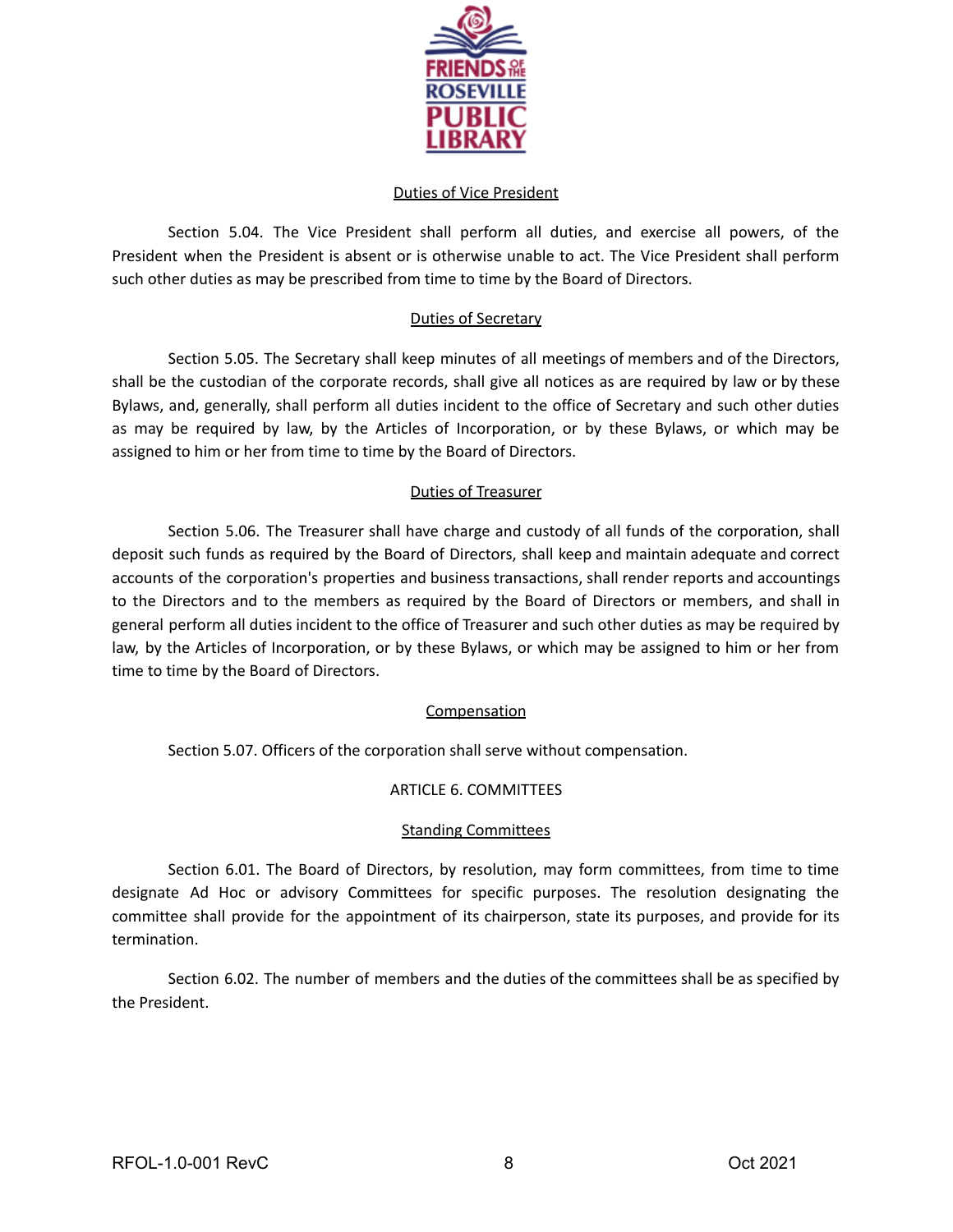

### Fiscal Year

Section 7.01. The fiscal year of the corporation shall be from July 1 to June 30, inclusive.

Section 7.02. The corporation shall have a seal which shall be in such form and contain such matter as shall be specified by resolution of the Board of Directors. The seal shall be affixed to all corporate instruments, but failure to affix it shall not affect the validity of any such instrument.

### Execution of Checks, Notes, Contracts

Section 7.03. Except as otherwise provided by law, checks, drafts, promissory notes, orders for the payment of money, and other evidences of indebtedness of the corporation shall be signed by the Treasurer and countersigned by an officer of the corporation; any contract, lease, or other instrument executed in the name of and on behalf of the corporation shall be signed by the Secretary and countersigned by the President, and shall have attached to it a copy of the resolution of the Board of Directors certified by the Secretary authorizing its execution.

## **Construction**

Section 7.04. As used in these Bylaws:

a. The present tense includes the past and the future tenses, and the future tense includes the present.

- b. The singular number includes the plural, and the plural number includes the Singular.
- c. The word "shall" is mandatory and the word "may" is permissive.

## ARTICLE 8. BYLAWS

## Effective Date of Bylaws

Section 8.01. These Bylaws shall become effective immediately on their adoption. Amendments to these Bylaws shall become effective immediately on their adoption unless the members in adopting them as hereinafter provided that they are to become effective at a later date.

## Amendment

Section 8.02. Subject to any provisions of law applicable to the amendment of Bylaws of nonprofit corporations, these Bylaws, or any of them, may be altered, amended, or repealed and new Bylaws adopted by a majority vote of the members present at a meeting at which a quorum is present provided that notice of the proposed amendment shall have been mailed to all members at least two (2) weeks prior to such meeting.

## Certification and Inspection